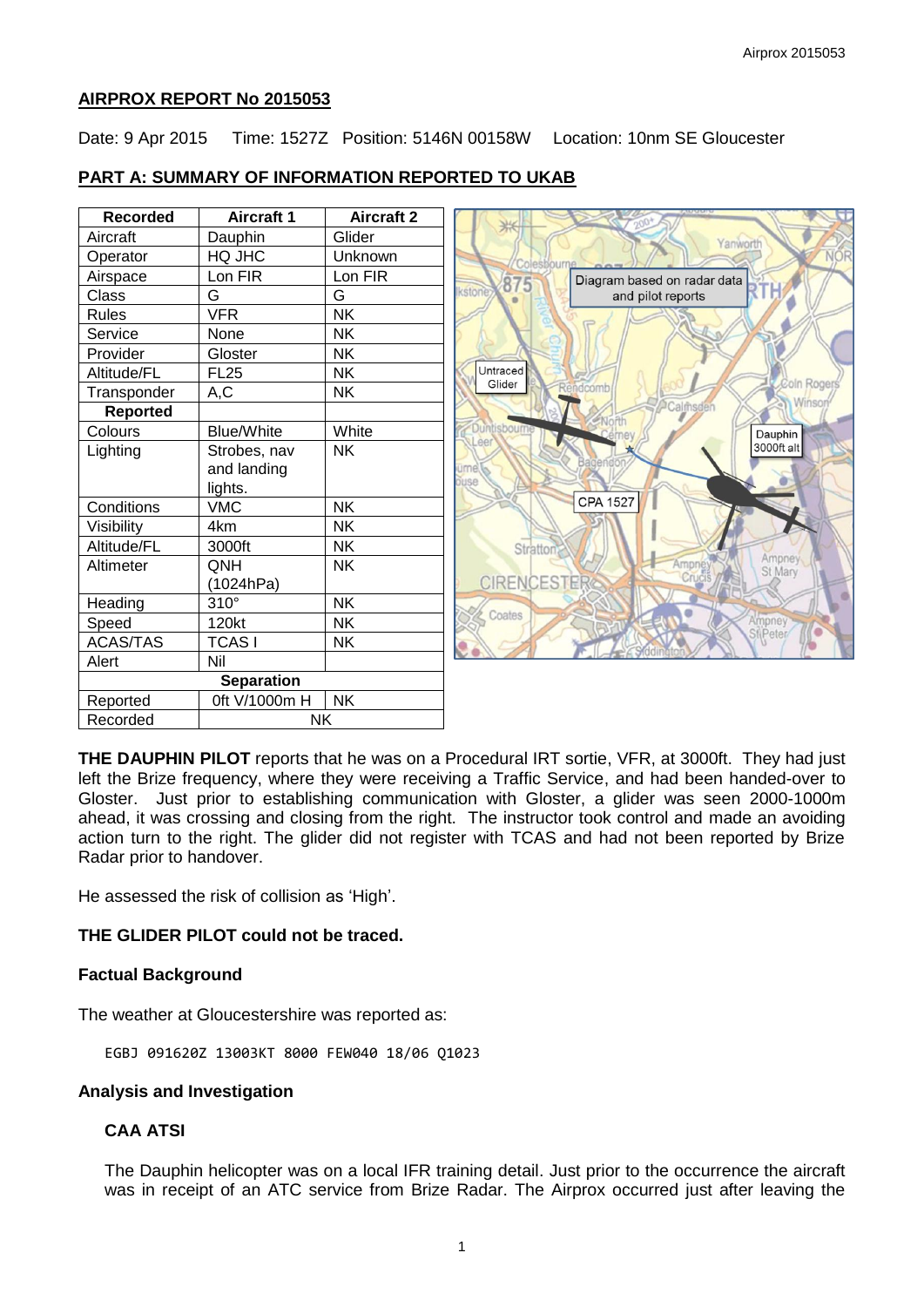Brize frequency and just before establishing communication with Gloster Approach. There is no mention of the Airprox on the Gloster frequency when communication was established. A review of the radar at the time reported did not provide any evidence of the Dauphin flight. However, there is a contact observed in the area an hour earlier which was squawking 3741 and whose history and altitude are consistent with the report. ATSI were advised that this code was assigned to the Dauphin. However, there was no evidence of any conflicting aircraft in the vicinity that was observed to affect the progress of this flight.

### **Military ATM**

The Dauphin pilot was under a Traffic Service with Brize Radar but was in the process of a frequency change to Gloucester at the time of the incident. The Radar Analysis Cell could not capture the glider on any of the available radar replays, and the glider could not be traced.

The controlling team at Brize were not made aware of the Airprox because the pilot had switched frequencies and they could not recall the event. The RT transcript was impounded when the unit were eventually informed of the incident.

The Dauphin was placed under a Traffic Service by Brize Radar at 1525:55 upon leaving the Brize Zone, and traffic was called as, "*12 o'clock, 5 miles, crossing left to right, height unknown*." The traffic was roughly in the BZN 286/15nm (51.44.95 01.35.13). The traffic was not called again, and the Dauphin was transferred to Gloucester at 1527:22.

The glider did not appear on the radar replay, and the CPA was estimated at 1528:01. It is not known if the traffic called by Brize was the Airprox glider, and there is limited information from the control team. The controller had updated the service to the Dauphin upon leaving CAS, and had called traffic prior to the frequency change to Gloucester. The normal barriers to an Airprox in Class G airspace would be Traffic Information, ACAS and 'see-and-avoid'. Traffic Information had been provided on non-squawking traffic; however, it was not known if the information related to the Airprox glider, or if the glider had appeared on the Brize radar. TCAS did not provide an alert, and the radar replay did not detect a transponding aircraft in the area. One of the Dauphin pilots was flying on instruments, and the instructor was solely responsible for the lookout. Ultimately, the instructor visually acquired the glider and took avoiding action to maintain safe separation.

#### **UKAB Secretariat**

Both pilots shared an equal responsibility for collision avoidance and not to operate in such proximity to other aircraft as to create a collision hazard<sup>1</sup>. When two aircraft are converging at approximately the same level, the aircraft that has the other on its right shall give way, except as follows: (i) power-driven heavier-than-air aircraft shall give way to  $\ldots$  sailplanes...<sup>2</sup>

# **Comments**

#### **JHC**

This occurred in Class G airspace and highlights the fact that a Traffic Service cannot necessarily give accurate detail of all traffic, especially those that are not transponding. JHC are continuing to investigate the inclusion of FLARM displays in ATC, providing an additional safety barrier. Crews have recently been educated to view "Glidernet" to highlight major glider concentrations prior to departure. In this case, the non-handling pilot saw the glider early, and carried out the correct action to prevent the conflict developing further.

 $\overline{\phantom{a}}$ 

<sup>1</sup> SERA.3205 Proximity.

<sup>2</sup> SERA.3210 Right-of-way.